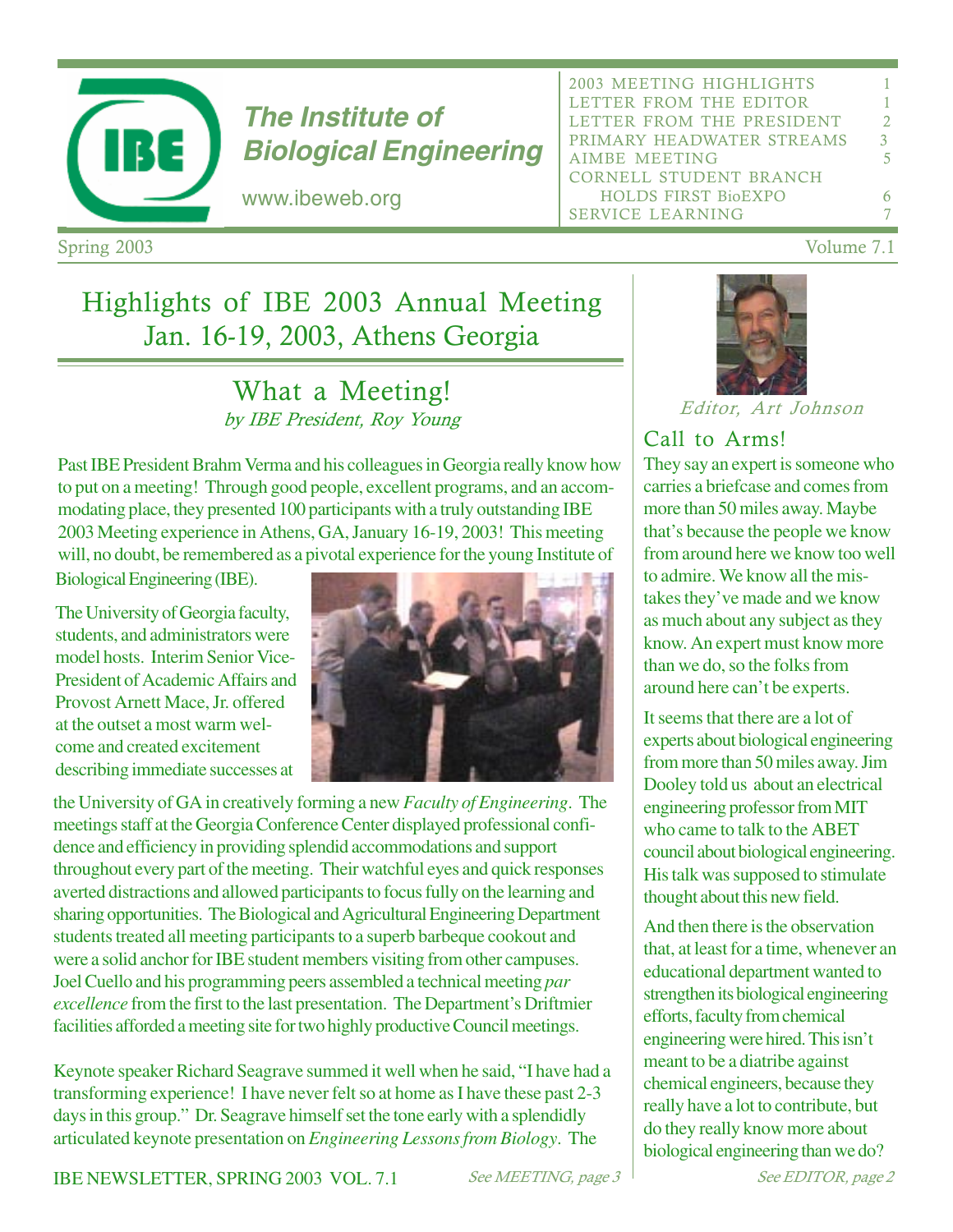#### *Continued from EDITOR, page 1*

The chemical engineering definition of biological engineering is really tipped toward the subcellular, cellular, and tissue engineering side of biology. It's a definition that fits its chemical engineering roots very well. People pushing for this definition of biological engineering have, over the years, become influential in various governmental agencies and educational institutions through professional activities. Because of this, we now see their definition of biological engineering becoming the core of officiallyrecognized definitions.

What is missing from these definitions of biological engineering is the overall systems concepts that take into account the myriad of responses of biological units to the integrated environments in which they find themselves. Cells and tissues are treated as unit operations rather than as players in microecological complexes.

When people such as the MIT professor first become introduced to biological engineering concepts, they think they have found virgin territory. Without full appreciation for the thoughts, words, and actions taken by, for instance, members of IBE, they believe that they can contribute to the formation of this new field without extensive research.

It is time for us to realize that the experts in biological engineering do not

The IBE Newsletter is publshed by Art Johnson Biological Resources Engineering University of Maryland, College Park, MD 20742 Ph: 301-405-1184  $Fx: 301-314-9023$ e-m: aj16@umail.umd.edu

The experts are our fellow IBE members, and the society that possesses the most thoughtful, well-developed concepts about biological engineering is IBE.

It makes no sense to invite keynote speakers to the IBE meeting to speak about what is included in biological engineering if the speakers know less about the subject than we do. Also, it makes no sense to sit and listen to an electrical engineering professor talk an entirely new field. Additionally, it makes no sense for us to accept as definitions of biological engineering anything other than the definition that Norm Scott so painstakingly led us to agree on.

This is not meant to criticize any individual member of IBE. However, it is meant to be a call-to-arms. IBE must begin to act as the repository of biologi-developed rather than wait for new. cal engineering information. We should engineering, and that the others have a ways to go to catch up to us. We must

come from (figuratively) 50 miles away. begin to assert that what we know about biological engineering is what needs to be known. We must be confident about this.

about biological engineering as if it were literature. If it all can be archived on the We must have literature that defines biological engineering and includes numerous examples from all kinds of applications. We must make sure that we don't forget the literature that we have already developed, including definitions, DNA of Biological Engineering, Proceedings of Annual Meetings, recruiting brochures, and Newsletters. And we must confidently introduce others to this IBE website, then all we need to remember is www.ibeweb.org.

So, I urge IBE members to:

1. Become involved in other circles where biological engineering topics are likely to be discussed.

2. Act confidently as the experts in biological engineering.

act as if we are the experts in biological effort, and discussion to get to where we 3. Use the literature that we already have 4. Remember that it took a lot of time, are; let's not minimize what we have accomplished.

# **Members – the Heartbeat of IBE**

#### **IBE 2003 President, Roy Young**

Members of IBE, you are the *heartbeat* of the Institute and the soul of its vision to promote Biological Engineering in its broadest sense! I thank you for your dedication, involvement, and financial support through your membership. I believe we will look back on 2003 as the year when we reached the base of the exponential growth curve and launched forward toward rapid and significant advancement. More members like you will see IBE become an organization capable of facilitating collaboration and networking among several groups sharing interests in the metamorphosis of Biological Engineering.

As an organization not promoting any particular technical application, but rather constituted of members from diverse professional backgrounds, IBE is postured to facilitate inquiry, application, and interest in Biological Engineering in its broadest and most liberal sense. Its membership can continue to expand across agricultural, food, bioprocessing, pharmaceutical, environmental, biotechnology, and biomedical interests. Together its members will be able to realize core competencies for a science-based, application-independent discipline of biological engineering that can serve diverse areas of specialized applications.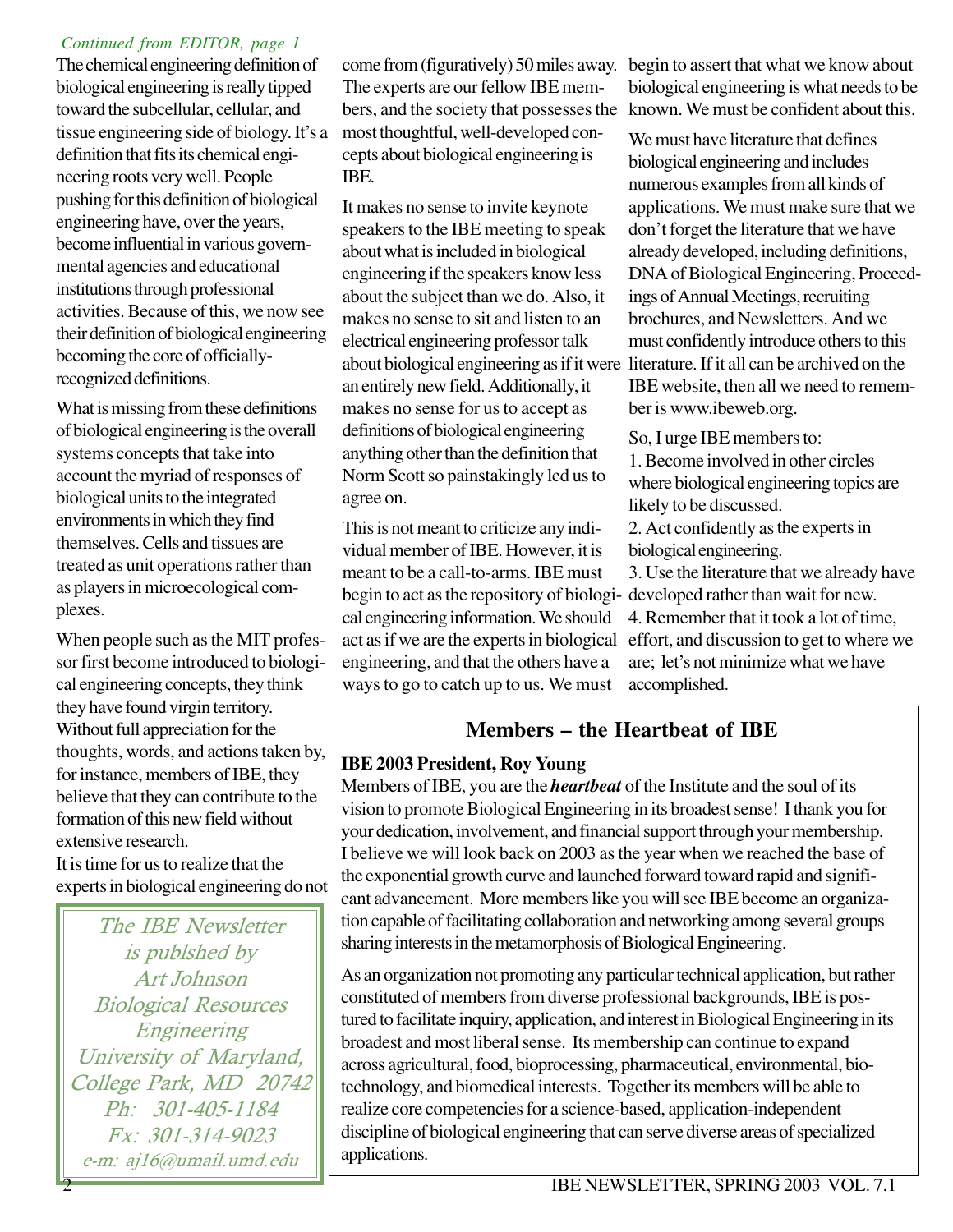wealth of wisdom of a full career of integrating engineering and biology was ntuitively apparent. Drs. Kenneth Diller, Bernard Patten, and Timothy Fischer stimulated thought and discourse in the first-morning plenary session on "Transport Processes across Biological Domains" from nano- to eco-scales. In an afternoon feature technical session, several presenters discussed cutting edge research on "Transport in Biological Systems." Student researchers displayed their innovative research projects in an evening poster session that was judged by a panel-offour. Three top prizes were taken:  $1<sup>st</sup> Prize - Stephen$ Walker, Penn State University, \$300; 2nd Prize – Barbra Crompton, University of Georgia, \$200; and 3rd Prize – Ennis Veale, Penn State University, \$100. Eight other *magnetic* technical sessions addressed Biological Engineering Design, Biological Engineering Education, Biomaterials and Biomimetic Materials, Biosensors, Bioenvironmental Engineering (I &II), Biochemical Systems, and Microbial Systems Engineering. A Special Tutorial by Dr. John Hetling of the University of Illinois at Chicago enlightened everyone on "Neural Engineering in Medicine and Biology", stimulating us to think how possible the seemingly impossible might really be as the

## Protecting and Assessing Primary Headwater Streams in Ohio *Dawn Farver, Graduate Student The Ohio State University*

Primary headwater streams are streams with a drainage area of one square mile or less. These streams are the origin of any great river system from the Mississippi River to the Nile. Some of these primary headwater streams are ephemeral, and only flow during large storm events. Others flow during parts of the year and are dry the other parts, and some flow year round. These streams may be small in size, but they have an immense impact on the health, efficiency and the stability of the systems they flow into. Streams, even on this small of a scale, provide habitat for a large diversity of wildlife. Salamanders and benthic macroinvertebrates flourish in the rocky, gravelly beds of these streams and play a pivotal role in tying together the land and water environments.

*Continued from MEETING, page 1* interface of cells and engineered sensors merge. Mark Eiteman has preserved 73 abstracts and 10 papers on a meeting CD that can be requested from him at the University of Georgia.

> It was also a landmark meeting for the business and operations of IBE as well as for exchange of engineering and science. Because of Brahm Verma's leadership of the IBE Council in October 2002 to evolve and document a first IBE Strategic Plan, the Council was able to implement focused and coordinated Action Items. Moreover, crucial planning occurred throughout the Meeting to partner with the ARDEL Group, a management services company, to provide stable infrastructure for IBE's 'headquarters' functions and to coordinate growth. I believe this partnership will enable IBE to realize its mission *to be a networking and integrating forum for promoting the development of a biologically-based engineering discipline independent of applications*. IBE may have approached this meeting as "a ripple in the pond," but it left with the potential to become "a wave in the sea" of biologically-based engineering! Let us proceed with the same *excellence* that characterized our IBE Meeting 2003!

> Primary headwater streams act as capillaries do in the body. Water flowing over land brings in nutrients in the form of organic material (eg. Fallen leaves, decomposing plant material) which shredders, a type of benthic macroinvertebrate, will break down into usable nutrients for other organisms. Primary headwater streams will then move some of these macroinvertebrates downstream. along with nutrients, where they are a food source for other macroinvertebrates and small fish. Many macroinvertebrates are insects in the larval stage which will make the transition between living in an aquatic environment to living in the terrestrial world upon maturity. Salamanders also depend heavily on this water/land interface for the survival of their species. Larvae will spend two years of life as living underwater before becoming terrestrial organisms that still must be near water for food and moisture to survive and reproduce.

Currently the Ohio Environmental Protection Agency (OEPA) depends heavily on the use of *See PROTECTING, page 4*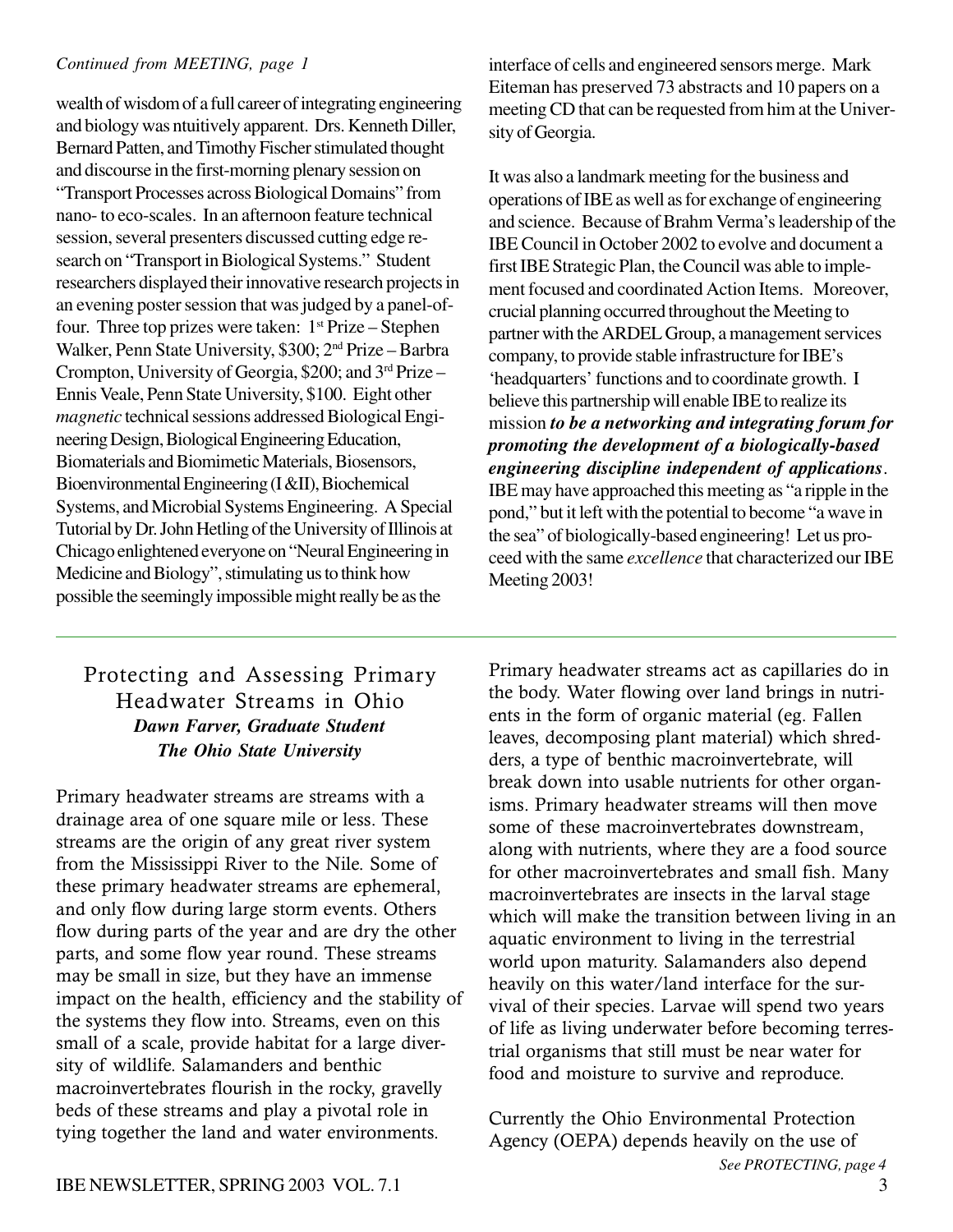#### Continued from PROTECTING, page 3

biological populations to be an indicator of stream health and a way to evaluate the level of protection necessary for the stream. Using a Qualitative Habitat Evaluation Index (QHEI) form, the integrity of headwater streams (streams with a drainage area of 20 square miles or less) is rated in the field on a qualitative basis examining riparian zones, bed material composition, and stream flow characteristics. The main limitation of the current system which has done an excellent job in protecting these headwater streams, is the weight put on the measurement of the maximum pool depth in the 200foot reach studied. On the QHEI form, the value obtained for the maximum pool depth is a strong factor in determining whether or not a stream is "healthy." If the reach has a maximum pool depth of 40 cm or greater, it is considered to have sufficient habitat to support fish populations. Below 40cm, the pools are not deep enough to provide shelter and breeding ground for most fish species to survive. However, just because a stream cannot support a fish population, is that always an indicator of an unhealthy or unstable stream? Once a stream's drainage area is below a certain number, it is highly unlikely that pools meeting the QHEI minimum standard will be present, and while these streams will be inhabited by few fish as a result, they can support a broad diversity of benthic macroinvertebrates and salamanders

Recognizing this limitation, OEPA has developed a similar evaluation form for primary headwater streams, the Headwater Habitat Evaluation Index (HHEI) form. The ultimate goal of using this form, along with the Headwater Macroinvertebrate Field Evaluation Index (HMFEI) form is to provide a means of protecting and preserving these unprotected, historically overlooked streams. An additional limitation of both of these methods of evaluation is the lack of comprehensive geomorphological measurements being taken on the field. If the stream is stable it demonstrates a particular set of geomorphological measurements that will fall into different ranges depending on the channel type. When the stream is stable, the sediment suspended in the stream is kept constant through a suspension and deposition process along its length. More simply, the stream will neither aggrade nor degrade. As a result, the bed material will be made up of larger materials than a channel overloaded

with sediment, and will then provide a better habitat for macroinvertebrates, salamanders and some small fish species.

Not only are the dimensions of the actual channel important to understanding the health and stability of the stream (eg. Bankfull depth, bankfull width, sinuosity, channel slope), another feature that stream stability is dependent on is floodplain accessibility and characteristics. This is where the ability for a stream to have active ties to the land is so important to a stream's overall stability. The role of the floodplain is to act as a place/way for a stream to release the great amount of energy of the water as it blasts down the channel during high flow events. When flow is contained within a stream's main channel, the cross section is deeper and narrow. In a stable channel with access to its floodplain, the water will overflow its banks once the flow reaches a certain volume, and the water will flow onto the floodplain. In this way, the energy of the flow is greatly reduced as the area the water flows over is increased, and the flow slows down as it contacts the floodplain. The sediment a stream may have picked up when moving quickly at high volumes, will then be deposited on the floodplain and not be transported downstream to pollute the overall drainage system.

A stream can become unstable due to a variety of outside influences, mostly human influences, and can cause a stream to become disconnected from its floodplain and the energy dispersion benefits it provides. As example of an event that can cause a stream to become entrenched and detached from its floodplain is urbanization within the drainage area of the stream. Urbanization produces a higher flow volume and a higher energy flow through the stream for each rain event due to a higher percentage of impervious surfaces in the watershed. With this higher energy, more be material is moved by the water, more erosion takes place and the stream will down-cut until a progressively larger flow event will be needed for the stream to access its previous floodplain. The issue continues to compound and the stream will enter an evolution cycle taking decades or even centuries to return to a stable geomorphology. The effect of human influences on these natural systems is an important reason for them to be carefully monitored and protected as See PROTECTING, page 5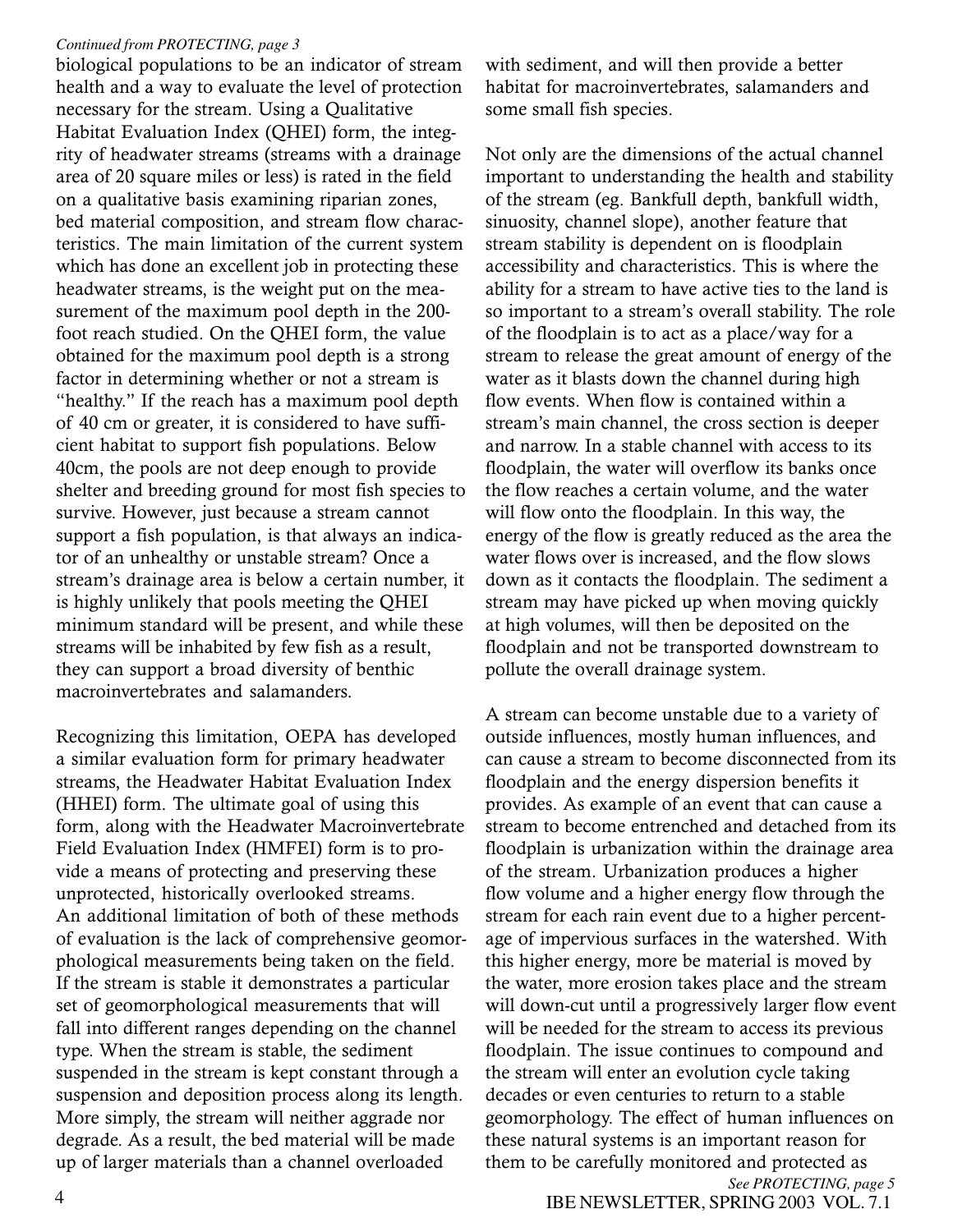#### *Continued from PROTECTING, page 4*

much as possible so these issues never arise. Better management practices must be taken into consideration before a greater number of these natural systems are damaged beyond repair. Prevention is less expensive, less time consuming, and less invasive than restoration.

My master's research project is to look at primary headwater streams in Ohio and compare these streams in Northeast Ohio to primary headwater streams in Southeast Ohio. Measurements to be taken are channel geomorphology, a pebble count to analyze bed material properties, macroinvertebrate sampling (HMFEI), qualitative analysis of the stream reach (HHEI), and basic water quality measurements. The goal is to look at streams that have dominantly forested watersheds and have been relatively untouched and stable for a number of years to eliminate dynamically chang-

# From the AIMBE 12<sup>th</sup> Annual Event, **Washington, DC, February 20-24, 2003**

As your representative for IBE to the AIMBE Council of Societies (COS), IBE President Roy Young participated on Sunday, February 24, 2003 in a half-day working session of the COS Meeting in Washington, DC. This meeting focused on results from the AIMBE National Affairs Survey which Brahm Verma had distributed to the IBE membership last summer. The number of survey responses across all 16 societies on the COS was recordbreaking, approximately 450! (Special thanks to you IBE members who responded!) Summaries of survey comments were divided into 3 topic areas: (1) government issues, (2) education issues, and (3) funding for federal research programs. Breakout subgroups were formed to develop an AIMBE National Affairs Agenda for each of these topics. Roy chaired the Education subgroup. In the brief article below, Rosealee M. Lee summarizes the AIMBE National Affairs Agenda and describes activities planned around the upcoming NIH BECON meeting (June 23 and the morning of June 24, 2003).

# Council of Societies Steps Up the National Affairs Agenda By Rosealee M. Lee, CAE

National affairs considerations of the 30,000 + society members of the Council of Societies were the primary IBE NEWSLETTER, SPRING 2003 VOL. 7.1 5

ing systems. By comparing the two areas of the state, we are hoping to see the effects of different physiographic regions, soil types, bed materials, and slopes on what type of stable streams will be found in each area. Collecting data on as many of the primary headwater streams as possible in Ohio will aid in the overall protection plan and provide valuable information to many different organizations throughout the state.

For more information please feel free to contact me at: farver.1@osu.edu. You can also find more information on the STREAMS website at: http://www.ag.ohiostate.edu/~streams/ For more about Ohio EPA's Primary Headwater Stream Project: http://www.epa.state.oh.us/dsw/ wqs/headwaters/index.html

focus at the recent AIMBE annual event where participants met to draft the COS national affairs agenda. Utilizing data from the recent COS survey, three working groups developed initiatives that will guide future COS national affairs activities. The three initiatives focus on "Government" (includes issues such as FDA, medical reimbursement, certification and credentialing, etc.), "Education" (includes issues regarding educating the public and legislators, and school educational considerations), and "Funding" (focuses on federal research programs in medical and biological engineering). Following a brief period for review and comment by the working groups themselves, the agenda will be forwarded to voting representatives of the COS for comment. The complete agenda will then be forwarded to the AIMBE Board of Directors for approval. Email AIMBENationalAffairs@ convenemachine.com for more information about the national affairs agenda.

On Monday, February 24, the COS organized AIMBE's first Medical and Biological Engineers Day on Capitol Hill. Participants visited Congressional representatives and represented the AIMBE community on legislative issues of interest. Thanks to the individuals who took our message to the Hill!

AIMBE is drafting plans to implement a Grants Workshop on the afternoon of June 24. Tentative plans indicate that there will be no charge for individual members of AIMBE *See AIMBE, page 6*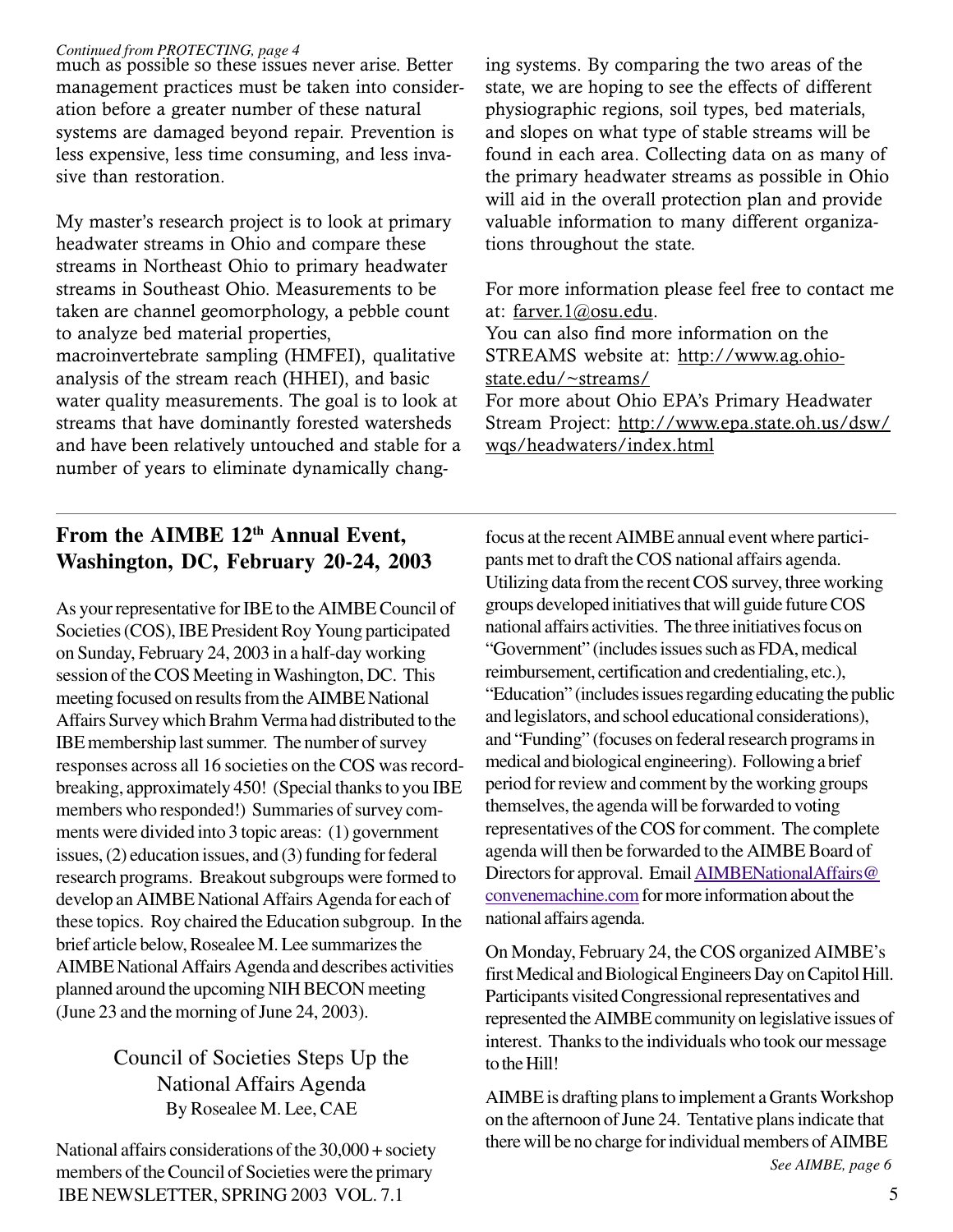# **Cornell University Student Branch of IBE holds it's first Annual BioEXPO … AND WHAT AN EVENT IT WAS!!!**

Early in the Fall of 2002, students of the Cornell Chapter of the Institute of Biological Engineering began developing a vision to organize a bioengineering research symposium at Cornell. This spring, the vision became a reality. The *BioEngineering Re*search EXPO (BioEXPO) is a student initiated and student run event that focused on fostering cohesiveness and communication among the bioengineering research community at Cornell, and promoting a campus-wide appreciation and enthusiasm for the discipline of Bioengineering. The Bioengineering  $EXPO$  was held on April  $8<sup>th</sup>$ , and featured a symposium of speakers from Bioengineering disciplines presenting their cutting edge research.

The keynote speaker was Wilson Greatbatch, inventor of the first successfully implantable pacemaker and founder of Wilson Greatbatch Technologies, Inc. Dr. Greatbatch focused on the past, the present and the future of Bioengineering. He was a great speaker, extremely knowledgeable and certainly entertaining, as was evident when he began his talk by saying, "My point is to convince all of you to go into Bioengineering." Dr. Greatbatch was accompanied by four of his engineering staff, which provided students with an opportunity to interact with experienced engineers and gain an additional appreciation for life after graduation. He spoke to a standing room only crowd of over 100 students, factulty and distinguished guests.

The keynote speech was followed by two other speakers, who explained their cross cutting research and how it bridges the gap between bioengineering and technology. Dr. Andrea Turner, Ph.D. '02, discussed cell growth on different topographical structures. Her research could lead to restoring neural functions that have been paralyzed. In addition, Dr. Ruth Richardson, Civil and Environmental Engineering, discussed bioengineering in environmental issues.

Following the speakers, 25 undergraduate researchers displayed a poster of their research in the poster gallery and competed for \$800 in prize money. Check the following link for the article about the BioEXPO that was in the Cornell Daily Sun on April 9, 2002 http://www.cornelldailysun.com/articles/8350/



Students at lunch with Dr. Wilson Greatbatch and his staff.

The planning and organization of the *EXPO* has provided countless opportunities for valuable interaction between Bioengineering faculty and students. Funding from Cornell University, the College of Engineering, the Department of Biological and Engineering, New York State Electric and Gas Corporation, NOCO Energy Corp. and various corporations made this event possible. The Cornell Chapter of IBE and the first annual *Bioengineering Research* EXPO are setting the standard for IBE involvement in Bioengineering at Cornell. It is our hope that University Chapters of IBE across the nation will initiate such events for further promotion of IBE and the great field of Biological Engineering.

If any IBE Student Branch would like advice on how to plan for your first BioEXPO, feel free to email Kory Reed at <u>kbr3@cornell.edu</u> or Rachel Ross at rr92@cornell.edu. We would be glad to help!

#### *Continued from AIMBE, page 5*

COS societies to attend the Grants Workshop. One hour of the afternoon will be dedicated to preparing for AIMBE's second Medical and Biological Engineers Day on Capitol Hill which is scheduled for Wednesday, June 25. This workshop and the Hill visit are being planned in conjunction with the NIH BECON meeting (June 23 and the morning of June 24). "Talking points" given to participants of the Hill visit will incorporate the COS National Affairs Agenda. Please save the date! Watch your email and www.aimbe.org for more information as it becomes available.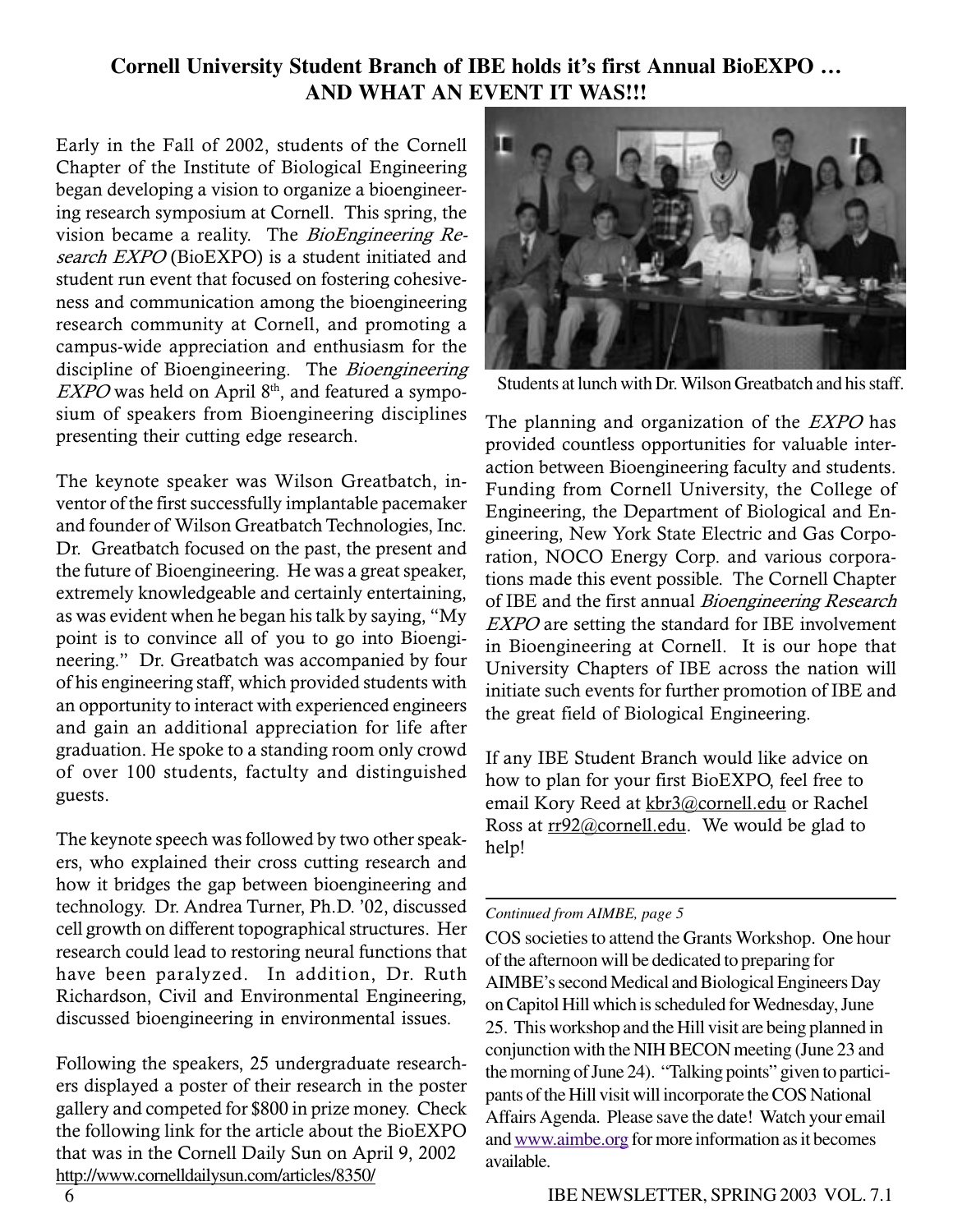# **Service-learning in Biological Engineering** Marybeth Lima

Service-learning is defined as "a credit-bearing, educational experience in which students participate in an organized service activity that meets identified community needs and reflect on the service activity in such a way as to gain further understanding of course content, a broader appreciation of the discipline, and an enhanced sense of civic responsibility" (Bringle and Hatcher, 1995). It is widely recognized that an integral component of engineering (and Biological Engineering) involves service to society. Service-learning can be an excellent method to explicitly demonstrate to students the link between engineering and service to society. In this article, I will discuss how to integrate a service-learning component into your Biological Engineering classroom.

A couple of things to keep in mind at the outset: (1) Service-learning is a pedagogy, or philosophy of teaching. Thus, service-learning will not add material to your course. It will change the way in which you deliver the course material. (2) There already exist some excellent resources for getting started in service-learning.

Service-Learning Course Design Workbook. Michigan Journal of Community Service Learning Special Issue. 2001. University of Michigan. *Easy to understand, stepby-step method for re-designing your course to include service-learning.*

Engineering Projects in Community Service (EP-ICS). 2002. http://epics.ecn.purdue.edu/ Outstanding web site that describes service-learning projects in all disciplines of engineering.

Heffernan, K. 2001. Fundamentals of Service-Learning Course Construction. Providence, Rhode Island: Campus Compact. Contains an excellent cross section of service-learning methodologies described primarily through course syllabi (including those in engineering).

E. Tsang, Editor. 2000. Projects That Matter: Concepts and Models for Service-Learning in Engineering,. American Association for Higher Education's Series on Service-Learning in the Disciplines. AAHE Press. Excellent reference for service-learning approaches in engineering; includes advice for faculty in getting started with service-learning.

## *Preparing for a service-learning course before the course term begins*

- · Determine learning objectives for the course. Instructors start by identifying the educational concepts they want students to master for the course. These objectives will be the same as for a non-service-learning course, but one could include additional objectives, for example, developing civic responsibility. The instructor should explicitly define servicelearning for students on the syllabus and explain to students how activities for the course integrate into the service-learning project.
- · Choose the project and community partners carefully and in accordance with the learning objectives. Students will (completely or in part) master the learning objectives in your course by completing the service-learning project. Choosing a project that has a scope appropriate to the length of the course and the academic level of the students is very important. Students should be able to complete the service-learning project during the course term, unless there are other means by which the students can complete the service after the course term. Engineering Projects In Community Service (EPICS, 2002) is one such model in which individual students can elect to take repeatable technical electives that require participation on a long-standing engineering design team made up of students of all ranks and engineering disciplines.

Identifying projects and community partners (agencies) to work with can be done through your university or your local contacts. Most universities have a service-learning office and/or community outreach office. Extension agents may also provide potential service-learning projects. The following list involves service-learning projects that have been completed by engineering students that may be appropriate for Biological Engineering courses:

- Students work with the university dairy farm to design and build a constructed wetland to remediate waste produced by the farm
- Students collaborate with members of a local community to develop an environmental site plan to address issues raised by the construction of a landfill in the community
- Students work with the Dean of Students<br>See SERVICE, page 8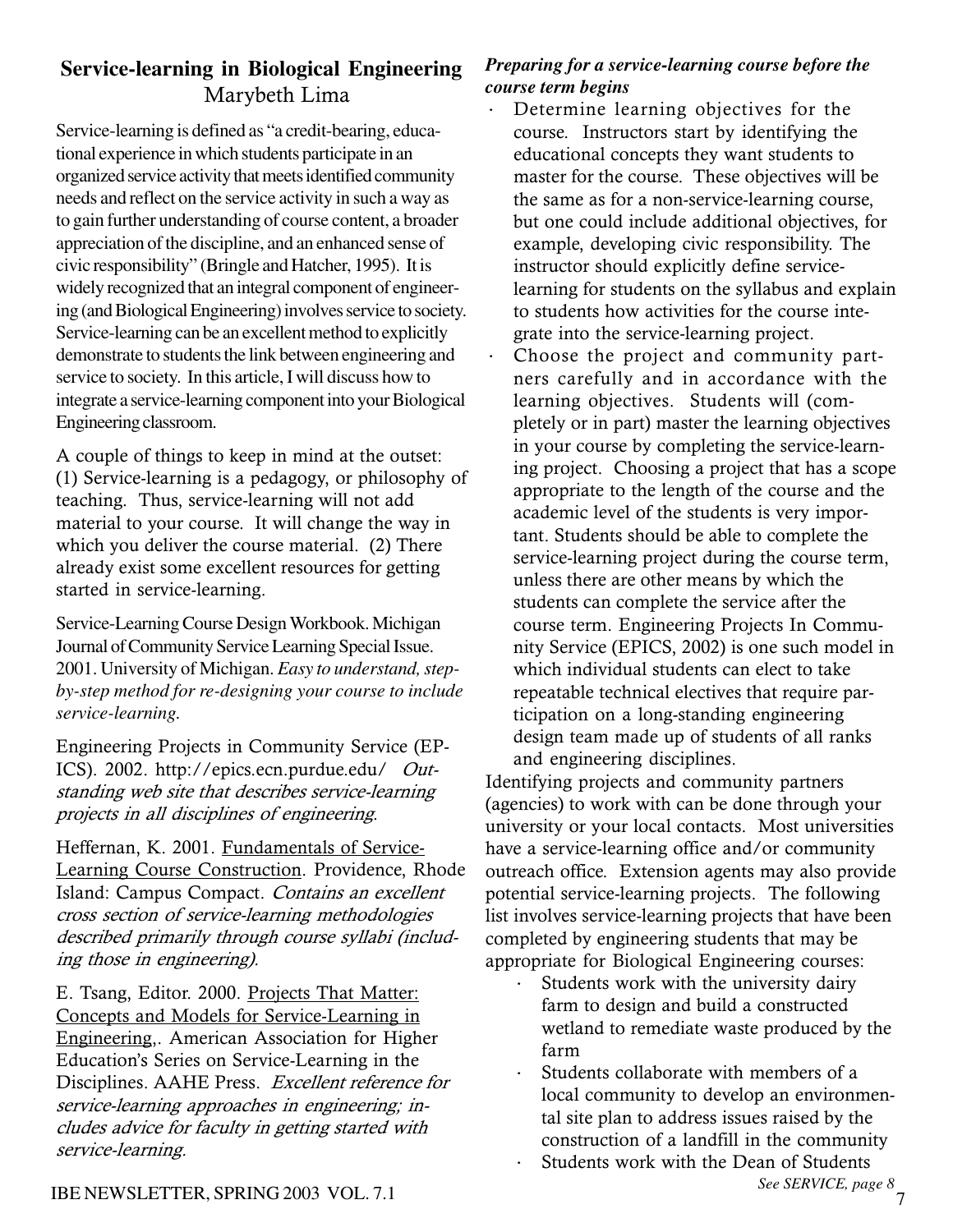#### Continued from SERVICE, page 7

- Office to design classroom furniture for college students with physical disabilities or devices to assist students with visual or hearing impairments
- Students collaborate with Habitat for Humanity to test the strength of wood beams in new or renovated houses, and to develop floor plans and designs for new houses
- Students work with local zoos to design new habitats for captive animals, a multimedia learning/education center, and a new layout for the existing zoo space.

Community partners should be as involved as possible in the course. For example, the community partner could act as a member of an expert panel that evaluates the designs or could provide a portion of the course grade. Make sure that all ground rules for working together are determined before the course term begins. Students should know who the community partner is, how to contact this agency, when it is appropriate to contact the agency, in what capacities/contexts they will be engaging with the community partner, and the products that will be delivered to the community partner at the end of the course term. If possible, include this information in the syllabus.

The community partners should have a forum to clearly express their needs to the students, and a clear and constant means of communication with the students and the instructor. Instructors should prepare community partners for possible faux pas by students. For example, one student said, "This playground is a death trap!" in front of the executive director of a community agency for whom the student was re-designing a playground. Everyone should be clear on the deliverables involved at the outset of the project. For example, will you provide a local elementary school with a design for a playground, or will you design and actually construct the playground?

#### During the course term

- Communicate regularly with community partners and students to ensure smooth operation of the project. This is a useful practice, because even with the best planning, the timeline of the project may change.
- Be prepared to guide and facilitate. Some students, particularly those in the first two years of undergraduate study, can be overwhelmed by

a project that requires deliverables. Students may need help with the following issues:

- Narrowing the scope of their design to complete quality work in a limited time period
- Sticking to a timeline (formal and informal presentations and other assignments help students stay on track)
- Working in a group and/or with the community partner (providing rudimentary communication, teaming, and conflict resolution skills is usually invaluable)
- Frustration with changing parameters in project scope. Sometimes community partners (or instructors) will change their minds about some aspect of the servicelearning project, or a design idea pursued may not be feasible, and students must go back to the drawing board. Explaining that this is a normal part of the design process can help to alleviate students' frustration.

 $\ddot{\phantom{0}}$ 

 $\ddot{\phantom{0}}$ 

- Practice reflection on a regular basis. Reflection involves having the students think about the service-learning project and its impact on the community, and on themselves from an educational and personal standpoint. If well executed, this process can help students to explicitly incorporate their knowledge, thoughts, and beliefs into their personas. Service-learning projects may cause students to deal with race, class, economic, disability, and other issues; reflection is one way to help students realize and process these issues. Requiring the students to respond regularly to your questions in a journal or portfolio is an easy way to accomplish this important aspect of service-learning. Students are able to articulate the benefits of service-learning when the connection between course material and servicelearning is made explicit.
- Grades should be determined using a similar rubric to your course in a non-service-learning context. Students are not graded on the number of hours they commit to the project; they are graded on the quality of the final project. Service-learning should supplement the learning opportunities for the students in your course without sacrificing academic rigor.

I believe that the advantages of incorporating